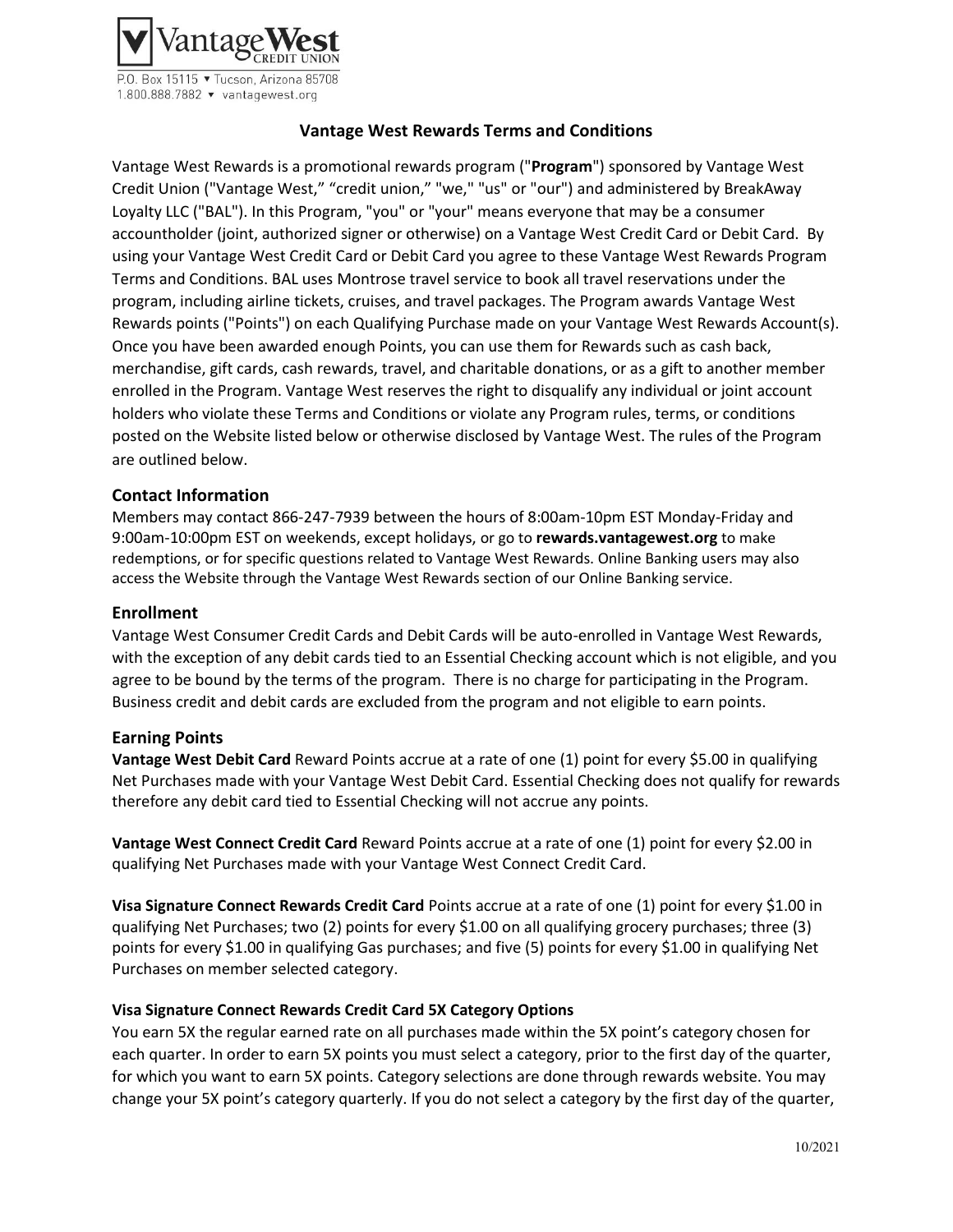the category for the previous quarter will roll over. You must select an initial 5X category in order to earn the 5X points. If you do not select an initial category, you will not earn 5X points until you do. 5X times point's category is capped at \$1500 in qualifying purchases per quarter. Only the Visa Signature Connect Rewards Credit Card will earn the 5-3-2X points.

**Cash Back and Points:** Cash Back Rewards are tracked as points and each \$1.00 in Cash Back Rewards earned is equal to 100 points. You may see "Cash Back" in marketing materials when referring to the rewards you earn. You can use your points to redeem for any available reward options, including cash, gift cards, travel, and products or services made available through the program or directly from third party merchants.

Rewards are paid based on merchant codes associated with each card transaction. Vantage West Credit Union is not responsible for the merchant code used by a retailer. Retailers are assigned a merchant code based on their category (what each merchant primarily sells) and that merchant code is transmitted to the credit union with each purchase transaction. Rewards points awarded are final. Vantage West cannot change a transaction's assigned merchant code, even if it does not correspond to the retailer's category.

## **Merchant Categories for the 5x Options**

- Travel-Airlines, Hotel, Car
- Restaurants
- Utilities
- Electronic & Department Stores
- Wholesale (In store purchases only. Online not eligible.)
- Hardware Stores & Home Improvement
- Charitable Organizations
- Drug Stores & Pharmacies
- Amazon.com

## **General Terms**

"Net Purchases" mean the total Qualifying Purchases made with Vantage West Rewards Credit or Debit Card, less any returns, credits or adjustments that are not payments. A "Qualifying Purchase" is a non-PIN merchant transaction. We reserve the right to determine at our sole discretion whether a particular transaction is a Qualifying Purchase or to include or exclude other charges from the definition of Qualifying Purchases. "Earned Points" are those Points awarded based on Net Purchases made with your Vantage West Card. "Bonus Points" are those Points awarded to you by us for promotional or other purposes and are not considered Earned Points.

Points only accumulate on Qualifying Purchases. Outside of special promotions, points do not accumulate on cash advances, balance transfers, or convenience check transactions. When merchandise purchased with your Vantage West Credit or Debit Card is returned, the account credit will result in a reduction of Vantage West Reward points.

Points from Net Purchases are typically awarded within two (2) to three (3) business days after your Qualifying Purchases post to your Vantage West Credit or Debit account. However, the actual period of time it will take to receive points for any single eligible transaction may vary, and neither Vantage West nor Breakaway Loyalty shall be liable for any fees incurred by you or any other loss you may sustain as a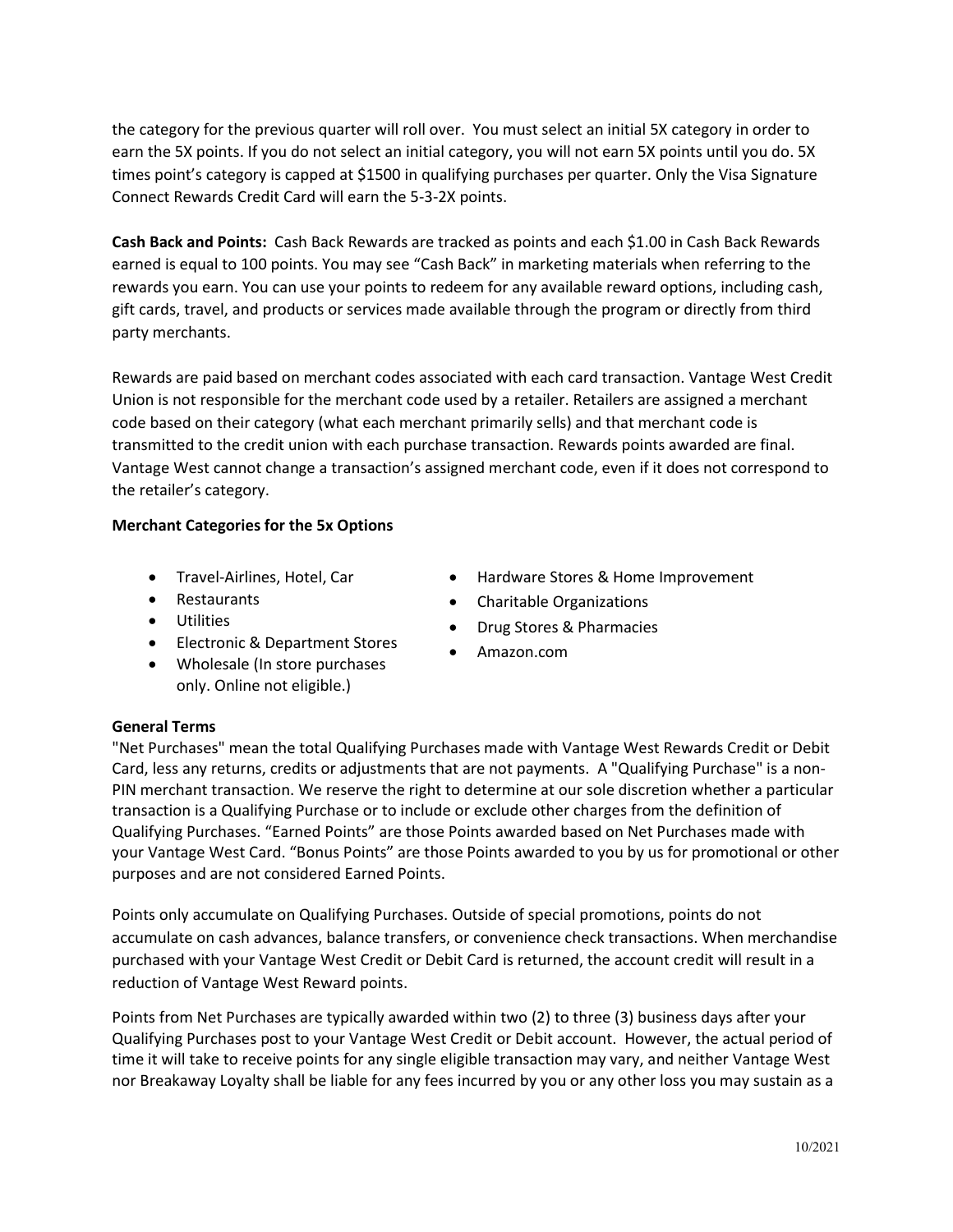result of your reliance on point redemptions. We reserve the right to verify and adjust Points at any time.

If you return an item to a retailer, and as a result, receive either cash or credit after you have already earned points from a participating merchant, Vantage West reserves the right to deduct from your point balance the points which you received as a result of the original purchase of the item. Returns are subject to the return policy of the merchant from whom you purchased. If you return or cancel an item, we reserve the right to reverse any points earned from that sale without notice.

Points cannot be transferred between the Program and any other rewards program. Points are not your property and have no cash value until redeemed for Rewards. Any Points balance remains the property of Vantage West until redeemed, and the Points balance will remain the property of Vantage West should you fail to exercise your redemption rights.

#### **Merchant Funded Rewards**

Points and rewards may be earned at specific merchants. Rewards offered on Vantage West Credit and Debit Cards will earn points through specified participating merchants. These specified card products will earn points at specified participating merchants in addition to the one (1) point for every \$5.00 in qualifying Net Purchases made with your Vantage West Debit Card; and one (1) point for every \$2.00 in qualifying Net Purchases made with your Vantage West Connect Credit Card; and one (1) point for every \$1.00 in qualifying Net Purchases; two (2) points on all qualifying grocery purchases; three (3) points for every \$1.00 in qualifying Gas purchases; and five (5) points for every \$1.00 in qualifying Net Purchases on member selected category made with your Visa Signature Connect Rewards Card.

Offers extended by participating merchants will allow you to earn points and rewards based upon the amount of your qualifying purchase. Offers extended by some participating merchants will allow you to earn points on online qualifying purchases only. Online offers at participating merchants must be accessed by clicking on the link for the specific offer on the Program Website.

You earn points based on the dollars you spend at participating merchants using your Vantage West Credit and Debit Cards. Details of the Program, including a list of participating merchants, specific point offers and eligibility rules for such offers, are included on the Program Website.

#### **Linking Accounts**

All eligible Vantage West Credit and Debit Cards under a single membership number will be linked into one Vantage West Rewards account where the various points accrued will be aggregated for redemption.

#### **Expiration**

Earned Points and Bonus Points, unless otherwise disclosed in the terms of the promotion or Bonus Points offer, will not expire as long as a Qualifying Purchase is made with your Vantage West Card at least once every two (2) years. To facilitate this policy, Earned Points and Bonus Points will be assigned an expiration date two (2) years in the future and the expiration date for Earned Points and Bonus Points will automatically update every time a Qualifying Purchase is made with your Vantage West Card.

If you receive gifted points, the gifted points will expire twelve (12) months from the date the points are gifted or purchased. See Point Gifting below.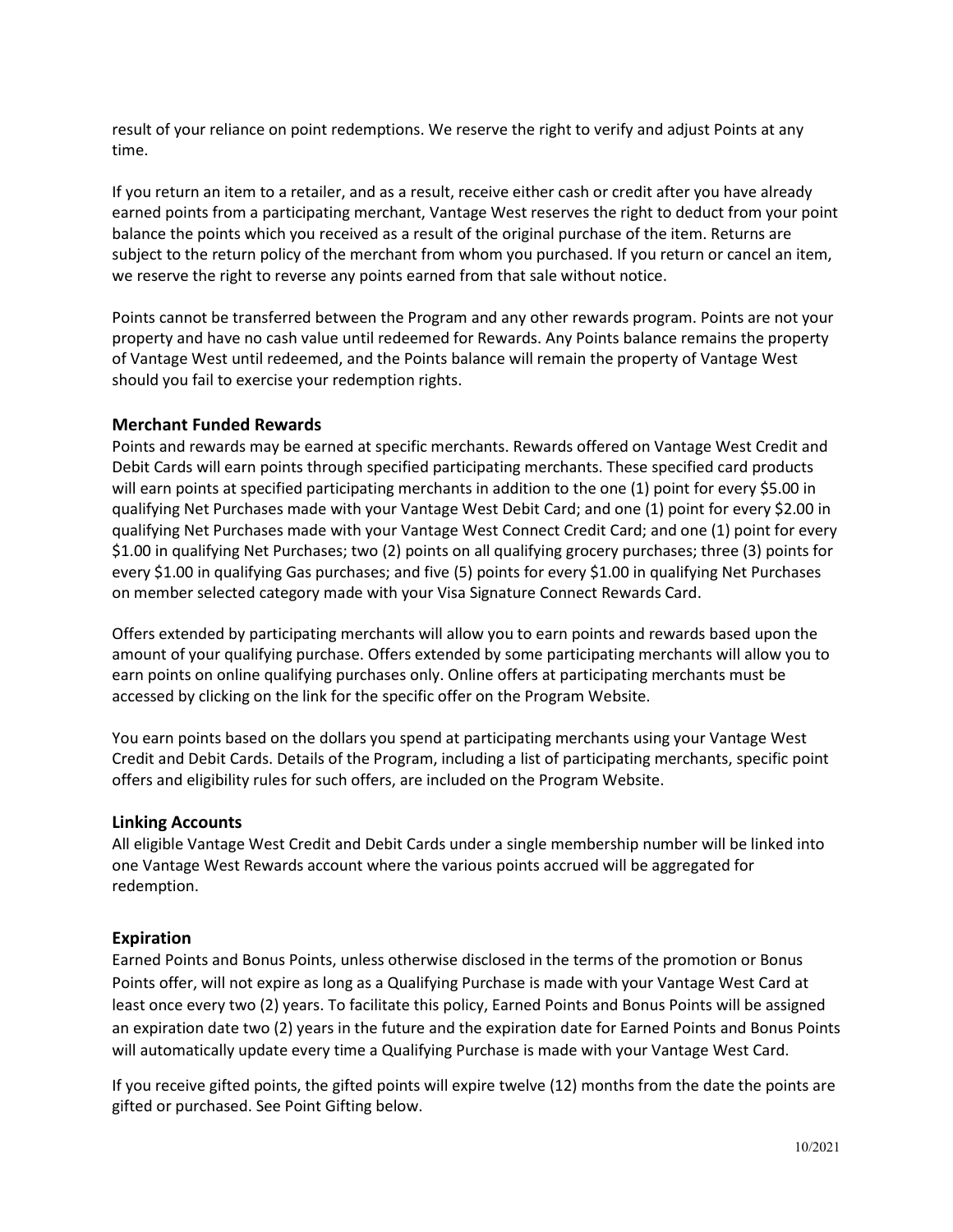## **Periodic Statement**

Your Rewards information will be summarized on your regular monthly statement to include: Starting Balance, Points Earned, Points Redeemed, Points Expired, Adjusted Points, Ending Balance, and Points Expiring the next billing cycle.

#### **Redemption**

You or any joint account holder on your Vantage West Account can redeem your Points online at **rewards.vantagewest.org** anytime or by calling the Rewards Service Center at 866-247-7939 between the hours of 8:00am-10pm EST Monday-Friday and 9:00am-10:00pm EST on weekends, except holidays.

We reserve the right to refuse to redeem Points if any of your Vantage West Accounts are closed by us, suspended, delinquent, over limit, or in default, or if your enrollment in the Program is terminated or suspended. Points are not awarded on a Vantage West Account after it is closed. Additionally, all Points will be forfeited and no additional Points will be awarded on any of your Vantage West Accounts if one or more of them are closed by us, suspended, delinquent, over limit, or otherwise in default as defined in your Credit Card and/or Member Agreement. Your qualified rewards will be forfeited if you close your membership at Vantage West.

Except for designated travel rewards, payment may not be supplemented with Points to redeem Rewards. Determination and payment of any tax liability is your sole responsibility, consult your tax advisor.

#### **Point Gifting**

You may gift points to other Vantage West accounts and/or participants. Gifting points is free. Points may be gifted in any denomination and can only be gifted to accounts that are open and in good standing.

## **Customer Service**

If you have a problem or question regarding whether you earned points from a particular transaction, whether your points were properly redeemed or the status of your redemption order, or any other question regarding the Program, you can go to the **rewards.vantagewest.org**, call 866-247-7939, or mail to P.O. Box 15115 Tucson AZ 85712. If you choose to contact us by e-mail, send your full name and address and the issue to [vantagewestrewards@breakawayloyalty.com.](mailto:vantagewestrewards@breakawayloyalty.com) Do not send your card number or other personal financial information by e-mail.

If you contact us regarding an error or mistake with respect to your Vantage West account, we will use reasonable efforts to investigate and correct the error or mistake, subject to the limitations set forth in these terms and conditions. In any event, you must notify us within 60 days of the posting date or the date of the alleged error or mistake in order for us to undertake an investigation of the matter. We may require you to provide written confirmation of the alleged error or mistake. If we do not receive the requested written confirmation at the address and within the time frame requested by us, we may in our sole discretion determine not to correct the alleged error or mistake. If we complete our investigation of the alleged error or mistake and notify you of our determination, we have no further responsibilities should you later reassert the same alleged error or mistake. All questions or disputes regarding the Program, including eligibility, earning points, or redemption of points for Vantage West, will be resolved by us in our sole discretion.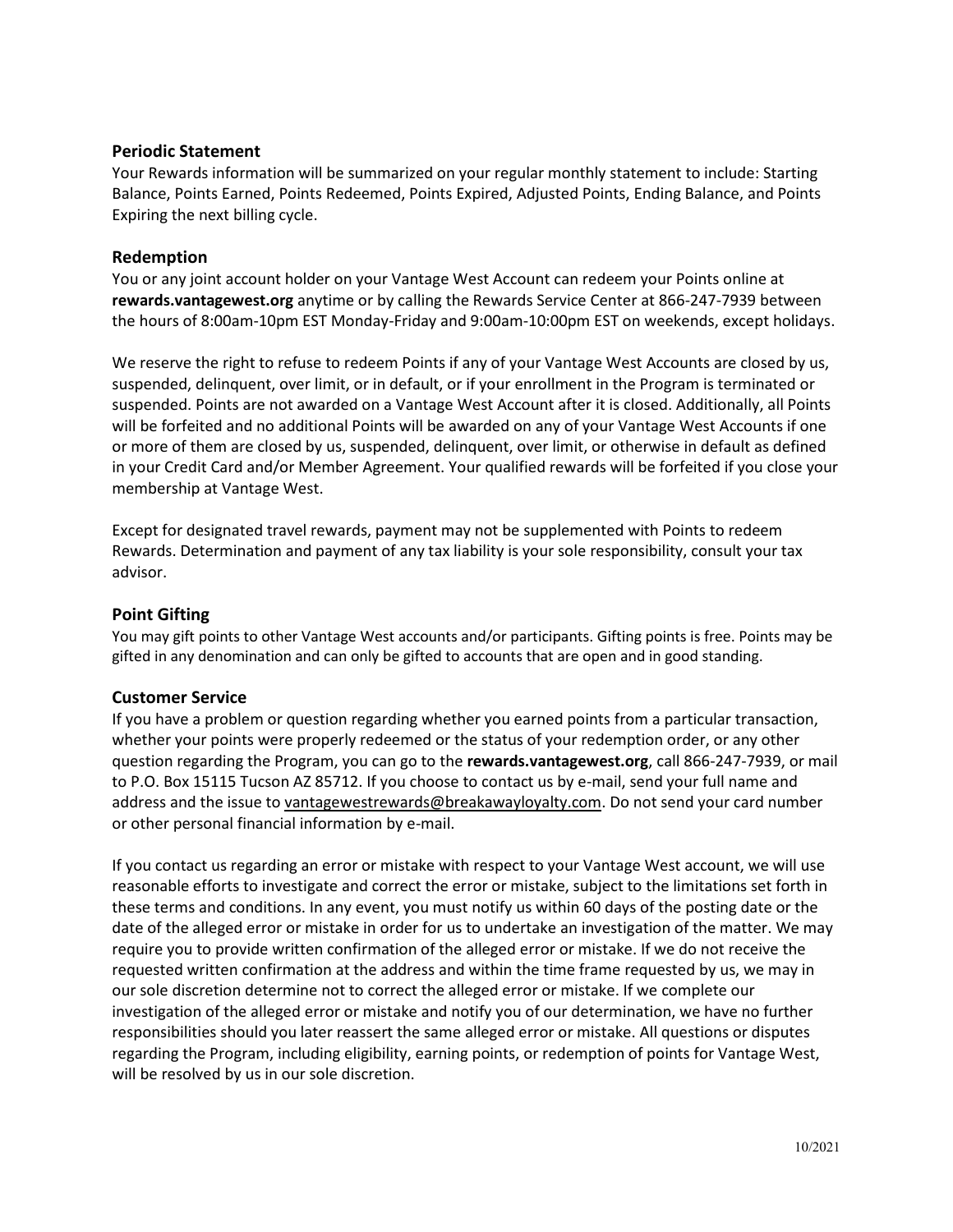# **Disclaimers/Limitations**

Any and all taxes on points, accommodations, or services in connection with the Vantage West Rewards Program are the responsibility of the cardholder. Please consult with a tax advisor concerning any income or other tax consequences that may be related to Vantage West Rewards.

Neither Vantage West, BreakAway Loyalty, nor any of our agents shall be liable for any bodily harm and/or property damage that may result from your participation in the Program, redemption of Points, or for the performance by any airline for transportation services or any other type of goods or services whatsoever provided or to be provided through the Program. We do not endorse, guaranty, or warrant the goods and services offered by any airline, cruise provider, lodging establishment, or any other travel vendor, retailer, or other type of service or product suppliers participating in the Program. To the fullest extent permitted by law, we and BreakAway Loyalty hereby specifically disclaim any representations or warranties, express or implied, regarding the Program, Points, travel rewards, and any products or services, including any WARRANTY OF MERCHANTABILITY or FITNESS FOR A PARTICULAR PURPOSE or implied warranties arising from course of dealing or course of performance.

# **Termination or Changes to the Program**

We reserve the right to terminate the Program or to change the Program rules, benefits, or points levels, in whole or in part, at any time with or without notice, even though changes may affect your ability to use accumulated points. Your continued participation in the Program after any change shall be deemed to be your acceptance of any such change. If you do not agree to any change of this Agreement, you must immediately cease participation in the Program. The accumulated Points do not entitle you to any vested rights with respect to points, credits, rewards, or benefits. We will attempt to give advance notice to you before terminating or making changes to the Program, unless immediate changes are required by law or by other circumstances beyond our control. For updates on Program Changes, please visit **rewards.vantagewest.org** or call us at 1-800-888-7882.

This Vantage West Rewards Program is void where prohibited by federal, state, or local law.

## **Returns**

All merchandise and nonmerchandise Rewards, such as gift cards, e-gift cards, and certificates, cannot be returned. Except in connection with merchandise damaged in transit or not received, at the discretion of Vantage West or BAL. Redeemed Rewards are not refundable, exchangeable, replaceable, redeemable, or transferable for cash, credit, other Rewards or points under any circumstances; we, the Program Administrator, and participating merchants are not responsible for replacing lost, stolen, damaged or mutilated Rewards, including retail or travel certificates, gift certificates, gift cards, e-gift cards, or other merchandise.

Members may contact 866-247-7939 between the hours of 8:00am-10pm EST Monday-Friday and 9:00am-10:00pm EST on weekends, except holidays.

## **Privacy**

All information collected in connection with the Program is subject to our privacy policy, a copy of which was given to you with your account and which you can get from us online at **rewards.vantagewest.org**.

## **Travel Program**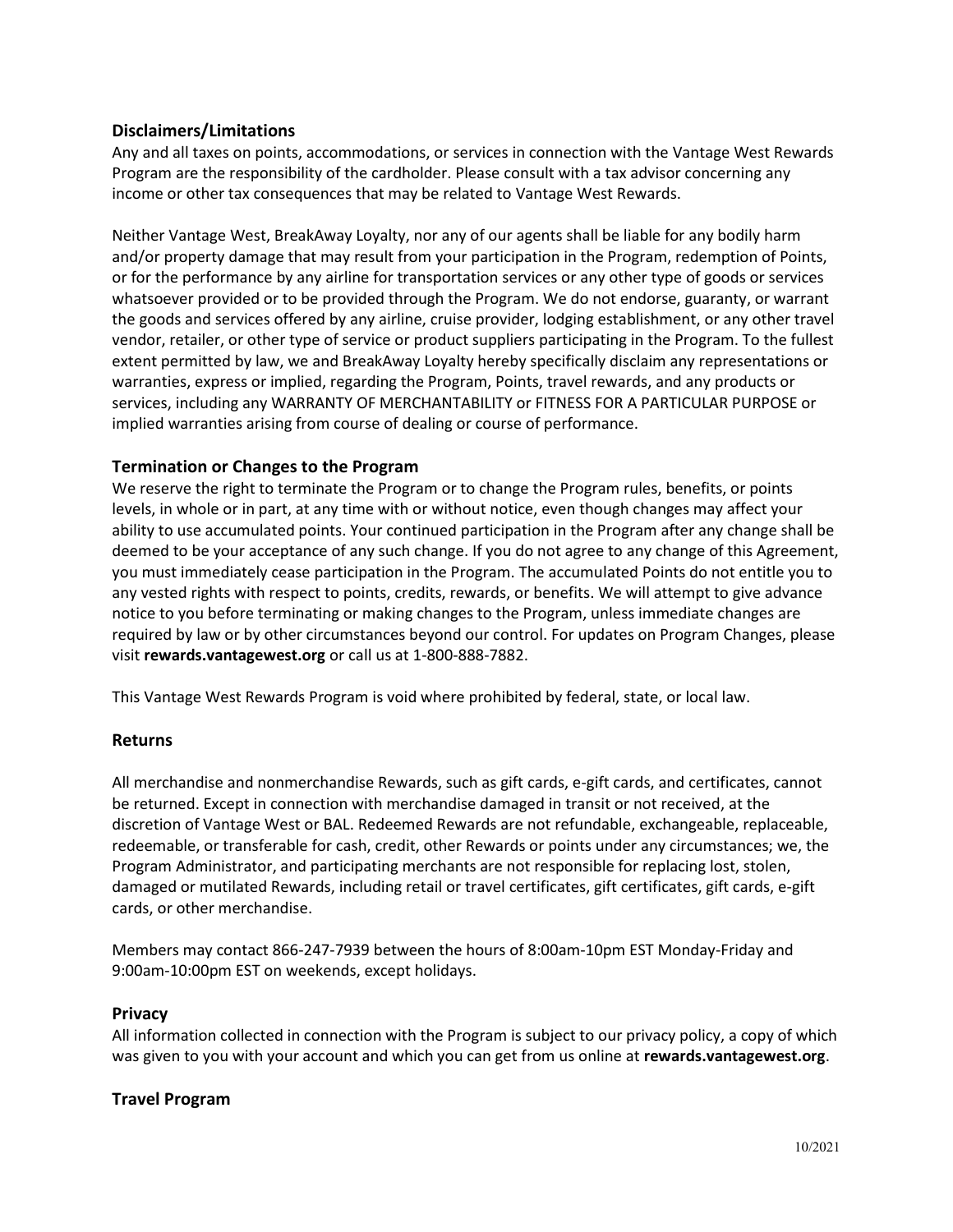- The list of airline, hotel, rental car, cruise, vacation package or experience companies and any other listed award available in the Program is subject to change and may be discontinued in whole or in part without notice. All travel awards are subject to the specific terms and conditions and rules and restrictions imposed by the individual travel companies, airlines, hotels, rental car, cruise line, vacation package or experience provider companies. Compliance with these terms and conditions and rules and restrictions is the responsibility of the Participant. All reservations are made subject to the conditions of carriage, supply or business of the party providing the service, including any exclusions and limitations of liability.
- **EX** Geographic restrictions may apply. The information and descriptions given about the travel rewards are based on the inquiries made and are believed to be accurate, but We offer no warranty or representation on the information provided.
- You are responsible for ensuring that the name(s) on the reservation exactly match the identification required.
- You or the reward recipient are responsible for any federal, state or local income or other taxes or other fees or gratuities, if applicable.
- **EXECT** Special requests can be made but are not guaranteed. Fees, taxes and charges may apply, depending on the request.
- Government issued photo identification is required for all domestic travel. Additional identification such as a Passport, Visa and certain health requirements may be required for travel outside the United States. It is Your or the reward recipient's responsibility to obtain proper travel identification, documentation, and/or inoculations for the destination. It is Your or the reward recipients responsibility to consult with your Doctor for up-to-date medical travel information well before travel. You or the reward recipient is responsible for paying the cost of any items required for travel.
- Certain restrictions may apply to travel certificates, tickets and documents. Travel certificates, tickets and documents are not exchangeable, refundable, transferable or redeemable for cash, and cannot be combined with any other discounts, coupons or rewards. If an electronic method of distribution is not applicable, all travel certificates, tickets and documents will be delivered via a traceable method and will not be replaceable in the event of loss, destruction or theft. You may request travel certificates, tickets and documents to be delivered by overnight carrier and You agree to pay the associated additional delivery fees.
- To cancel or change travel reservations, if applicable and allowed by the specific Supplier, please call a travel representative at 866-247-7939. Cancellations or changes may result in Supplier imposed penalties and/or additional program fees which will be disclosed to You at that time.
- **■** If Your travel reward is affected by involuntary cancellation due to weather, war, terrorism, epidemic outbreak, acts of civil unrest, natural disasters, or other force majeure events, cancellation fees may be waived at the discretion of the Supplier.
- **•** The Supplier will collect and remit taxes to the applicable taxing authorities. Taxability, the appropriate tax rate and the type of applicable taxes vary greatly by Supplier.
- If a Supplier is located within a certain jurisdiction, the charge to Your payment card for taxes and fees includes a tax that Montrose Travel is required to collect and send to the jurisdiction owed on amounts retained as compensation for services.
- Montrose Travel is not able to facilitate a rebate for applicable Goods and Services Tax ("GST") or Value Added Tax ("VAT") if You are using Services to book international accommodations. Government imposed departure or entry taxes may not be included in ticket taxes. You or the reward recipient should be prepared to pay these taxes in cash at the travel location.